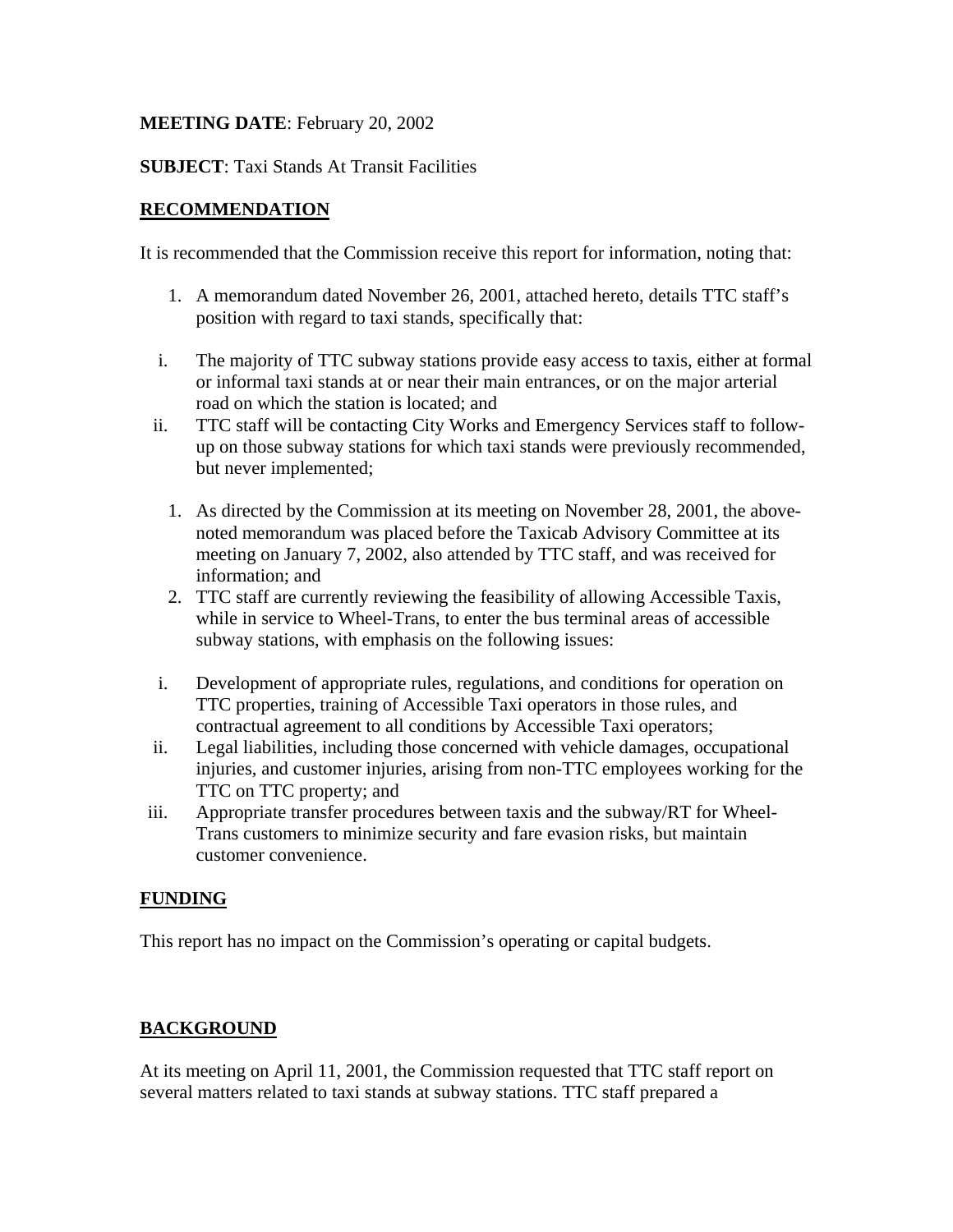memorandum, dated November 26, 2001 and titled *Taxi Stands at Transit Facilities,* responding to those directives. At its meeting on November 28, 2001, the Commission directed that this memorandum be put on the agenda for the Commission's February 2002 meeting, and that it be forwarded to the Taxicab Advisory Committee for information. Commissioner Moscoe also requested that staff report on the possibility of allowing Accessible Taxis (AT's) into the bus terminals at subway stations.

This report is a follow-up to the Commission's November 28, 2001 directive, and provides information concerning the operation of Accessible Taxis into subway station bus terminals.

## **DISCUSSION**

As directed by the Commission, the previous staff memorandum, dated November 26, 2001 is attached for consideration. This memorandum deals with several issues regarding taxi stands outside of subway stations, taxi stands within the bus terminals at subway stations, and taxi stands in off-street bus loops. The two main points to note in this memorandum are:

- 1. the majority of TTC subway stations provide easy access to taxis, either at formal or informal taxi stands at or near their main station entrances, or on the major arterial road on which the station is located; and
- 2. TTC staff will be contacting City Works and Emergency Services staff to followup on those subway stations for which taxi stands were previously recommended, but never implemented.

At the November 28, 2001 meeting, the Commission directed that the November 26, 2001 memo (attached) be forwarded to the Taxicab Advisory Committee (TAC) for information and consideration. The memo was considered by TAC at its meeting of January 7, 2002, at which it was received for information (the correspondence from the City Clerk on this matter is attached). The Committee found the conclusions of the TTC's memo to be acceptable. Some members of the Committee expressed a desire to have more taxi stands established outside of subway stations; Main Street Station was cited as an example of where more stands would be desirable. TTC staff explained that the establishment of taxi stands on City streets falls within the jurisdiction of Toronto Transportation Services, and that the TTC's primary interest would be that any additional taxi stands not affect the safe or efficient movement of TTC vehicles. The Committee discussed striking a Taxi Stand Work Group, and agreed to contact Toronto Transportation Services regarding the provision of more taxi stands throughout the city.

A suggestion was made, at the TAC meeting, that the TTC install signs within subway stations, directing customers to the locations of nearby taxi stands. Also, a deputant at the meeting stated that she found the location of the taxi stands outside of Kipling subway station to be inconvenient.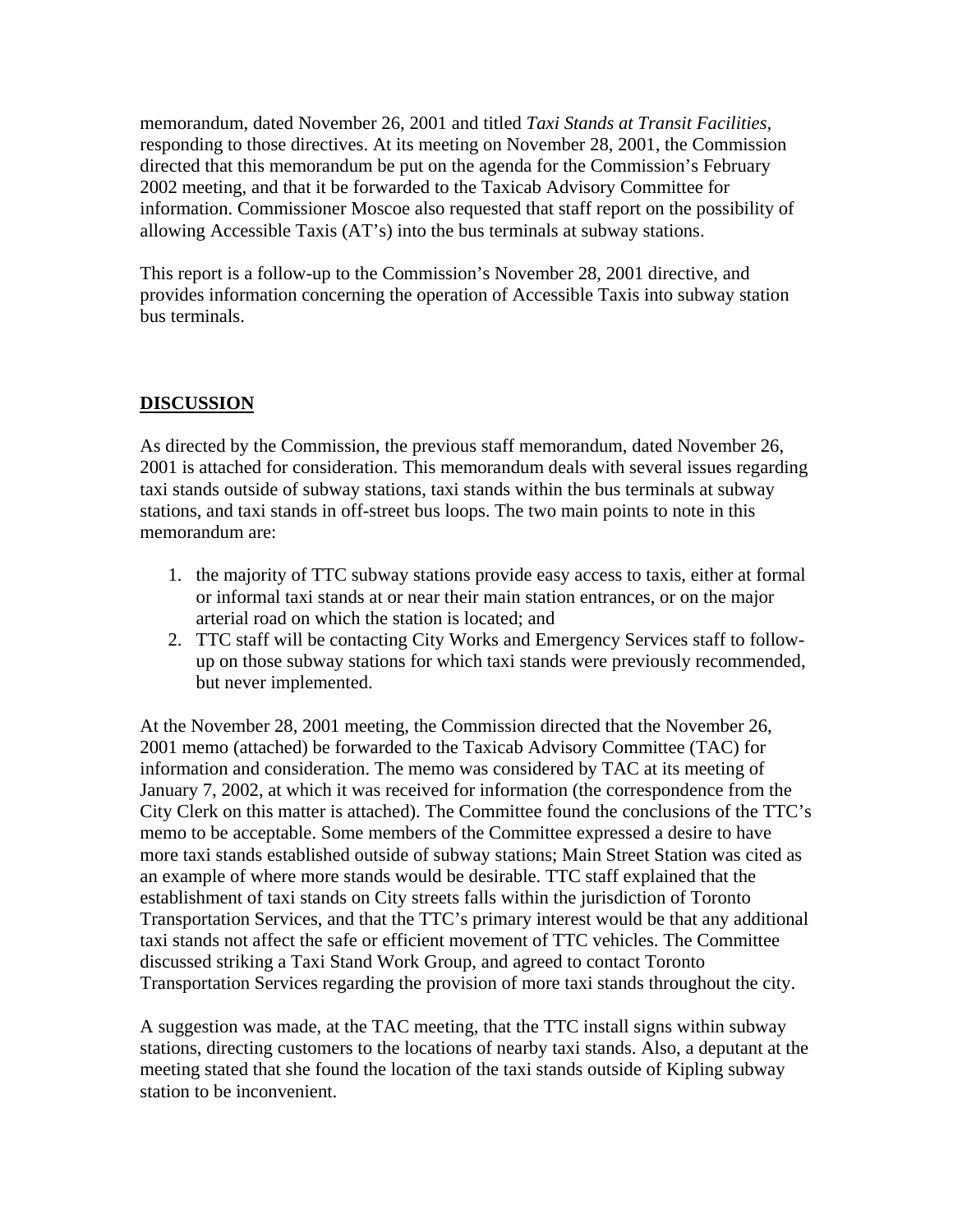With regard to Accessible Taxis (AT's), TTC staff are currently reviewing the feasibility of allowing AT's, while in service to Wheel-Trans, to pick up and drop off Wheel-Trans customers at designated Wheel-Trans bus bays at rapid transit stations.

Wheel-Trans contracts with two different types of privately-owned taxis to supplement the service provided by Wheel-Trans-owned buses. Sedan-type taxis can be dispatched on an individual trip basis to provide service to Wheel-Trans registrants who are ambulatory or have folding wheelchairs or similar mobility aids. Their contract with Wheel-Trans is not exclusive in that the sedan taxi drivers can carry non-Wheel-Trans customers who are assigned through the company dispatch service, picked up at taxi stands, or picked up on the street. There are approximately 600 sedan taxi drivers who are employed by the firms under contract to Wheel-Trans that could respond to dispatched trips for Wheel-Trans customers. The large size and changing nature of this workforce would make it impossible to ensure that all sedan taxi drivers are properly trained to operate within the unique environment of TTC bus terminals and are knowledgeable of TTC policies. Due to the non-exclusive nature of their contract with Wheel-Trans, the TTC's inability to closely monitor sedan drivers on Wheel-Trans service, the potential for fare evasion, and the relatively small percentage of business that Wheel-Trans represents for these companies, TTC staff consider that the sedan taxis represent a safety and security risk for the TTC. As a result, sedan-type taxis should not be allowed to operate into the bus terminals at subway stations.

The second type of Wheel-Trans contracted service is provided by AT's. These minivans are designed specifically to accommodate non-ambulatory disabled people, including registrants with wheelchairs and scooters. Functionally, they are similar to the Wheel-Trans vehicles operated by the TTC, except that they are privately owned and operated, and of limited capacity. Unlike the sedan taxis, the AT's are identifiable while in service to Wheel-Trans because of signage on the outside of the vehicle that has been issued by Wheel-Trans. Under the licenses granted by the Toronto Licensing Commission, AT's are restricted to performing only contracted work; that is, they cannot pick-up or drop-off spontaneous fares on the street while under contract to Wheel-Trans. There are 62 AT's employed in Wheel-Trans contracted service. The driver and vehicle are licensed as a unit, which ensures that the same driver always drives the same vehicle. Each AT driver is Wheel-Trans certified and specially trained to serve customers with disabilities, including those using wheelchairs and scooters. Wheel-Trans issues each AT driver a pre-set schedule which makes it possible for Wheel-Trans to verify the activities and location of all the AT's in service at any given time.

Given these operating parameters, and since the AT's primary source of business is their contract with Wheel-Trans, TTC staff believe there are conditions under which these vehicles could be granted access to certain TTC stations without unduly compromising system safety and security. Such access would be restricted to stations that have a designated Wheel-Trans bus bay and have the capacity to absorb the additional congestion that may result from the AT service. There are eight stations with elevators that permit access to accessible conventional buses and/or subway/RT services, and which would be expected to be the primary transfer points on the TTC system at present.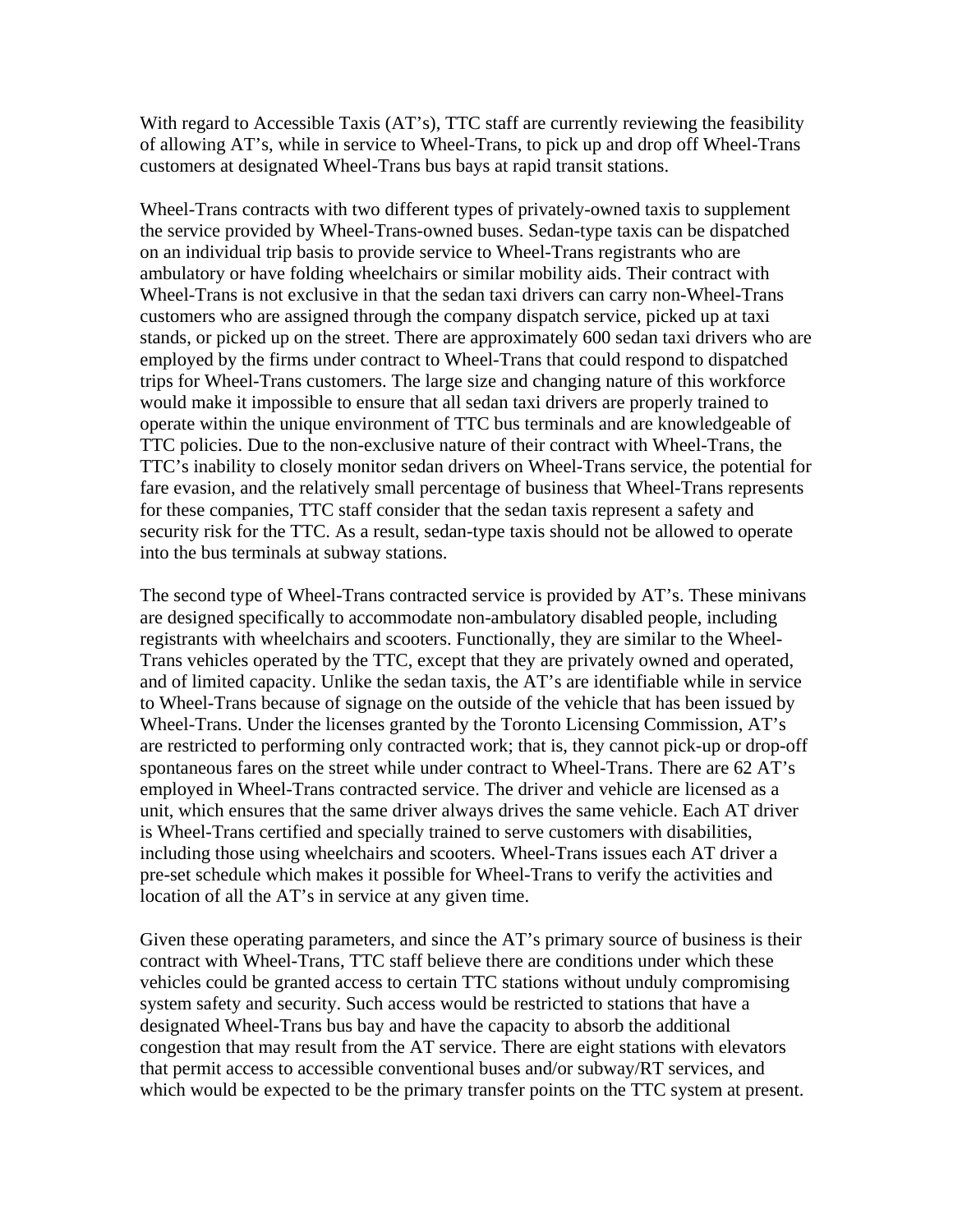This number will increase with the access improvements being made now and to be made by the TTC in the future.

In order to meet necessary safety and security standards, there are three outstanding issues that have to be resolved before access can be granted to the AT's. First, a set of rules, regulations, and operating parameters would have to be developed and strictly adhered to for the operation of AT's on TTC property. These would include stationspecific operating and layover instructions, particularly where bus bays are being shared with conventional bus routes, and directions on giving priority to high-capacity TTC services. The AT drivers would have to be trained in any and all operating parameters to be established by the TTC, and their compliance will be ensured through contractual arrangement, with appropriate penalties for non-compliance.

Second, legal requirements regarding potential TTC liabilities for non-employees operating on TTC property would have to be detailed and agreed to by the contractors and by TTC Legal staff. Claims related to occupational injuries, vehicle damages, and customer injuries could arise and must be dealt with according to an established, contractual process.

Third, the issue of managing the transfer of Wheel-Trans customers between buses, AT's, and the subway must be worked out to minimize the risk of fare evasion, while maintaining customer convenience. This may involve development of a special paper transfer, modified fare collection methods, or other means of facilitating transfers between modes.

At this time, these outstanding issues do not appear to be insurmountable. TTC staff will continue to work towards resolution of these issues internally and with the AT contractors, to enable closer integration between the conventional system and the AT contracted service.

#### **SUMMARY**

The majority of subway stations provide easy access to taxi stands. TTC staff will followup with City staff to ensure that previously-recommended taxi stands are implemented. The Taxicab Advisory Committee accepted these conclusions and will also be pursuing additional taxi stands throughout the city with City staff. TTC staff will continue to work on the issue of allowing AT's access to stations to improve integration between specialized and conventional transit services.

- - - - - - - - - - - -

February 5, 2002